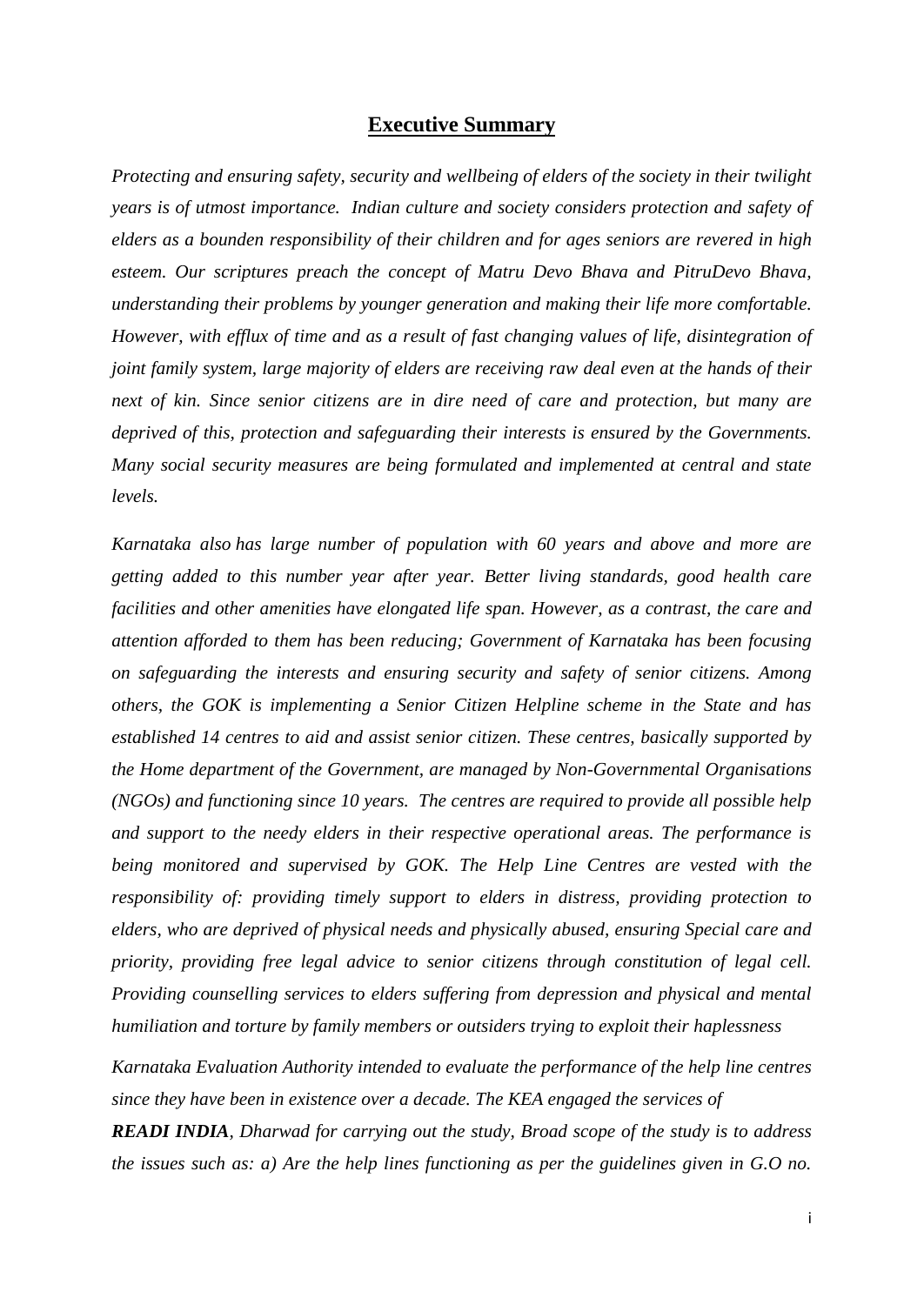ªÀĪÀÄE 270 <sup>270</sup> *PHP dated: 28.08.2013? Are they working24x7? b) Whether the help lines are situated in the premises of Police Commissioner/Superintendent of Police office as prescribed in G.O no.* ಮಮಇ 270 270 PHP dated: 28.08.2013? If not, where is it located and *its address? c) What is the staff strength at the helpline (other than Police personnel (with their names, qualifications and experience?) d) Are the help lines functioning as per the guidelines given in G.O no.* ಮಮಇ 270 270 *PHP dated: 28.08.2013? e) Since how long are they working in the helpline? ls attrition an issue with the helpline? lf yes, what is the average tenure a person has? What is the cause of attrition and can it be improved? (f)What is the remuneration and other benefits provided to the staff employed at the helpline? (Post wise)(g)Whether staff appointed in help line are qualified as per the scheme guidelines G.O no.* ಮಮಇ 270 *270 PHP dated: 28.08.2013 (h) Whether Police staffs (One woman and one man) are deputed to the helpline centre? (i) Whether the supervision committee meets as described in G.O no.* ಮಮಇ 270 270 PHP dated: 28.08.2013 regularly to supervise *functioning of the helpline? (j)When has the Supervision Committee described in G.O no. M M*<sup> $\alpha$ </sup> 270 *PHP dated: 28.08.2013 met since the starting of the helpline centre? What are the main decisions taken in the meetings there in(k) Whether the NGO has procured 1090 toll free Telephone, Is it working Whether all the Phone calls received through this telephone (information/complaints) are recorded from all over the district? How many complaints are received from this phone (l) is the NGO receiving calls from senior citizens through some other telephone or other than 1090 or without the government grant? lf so, are they been recorded? How many such cases are recorded (m) The Number of complaints received, mode of receipt and procedure to be record. In the last five years? Whether this is in format prescribed for doing so (n) classification of type of complaint received the times when are received more. Is there any pattern in this (o)Whether maintenance of records-call register, complaint receipt register, individual case files is being done as per prescribed formats (p)Whether NGO is hiring service of Legal personnel to give free legal advice? Who is he/she? What are his/her qualifications or experience (q) The number and of cases resolved successfully, mode of solving the cases and records maintained for the same. ®Whether medical facilities are provided in the helpline as per guidelines? How cases have been there till date (s)Whether publicity Campaign is being taken up by the NGO at regular intervals regarding - helpline, awareness about maintenance of Senior Citizens Act 2007 and other senior citizen schemes implemented by the department? lf yes, what are these? Are they sufficient (t)What is the type of networking by the NGO with other NGOs and with different*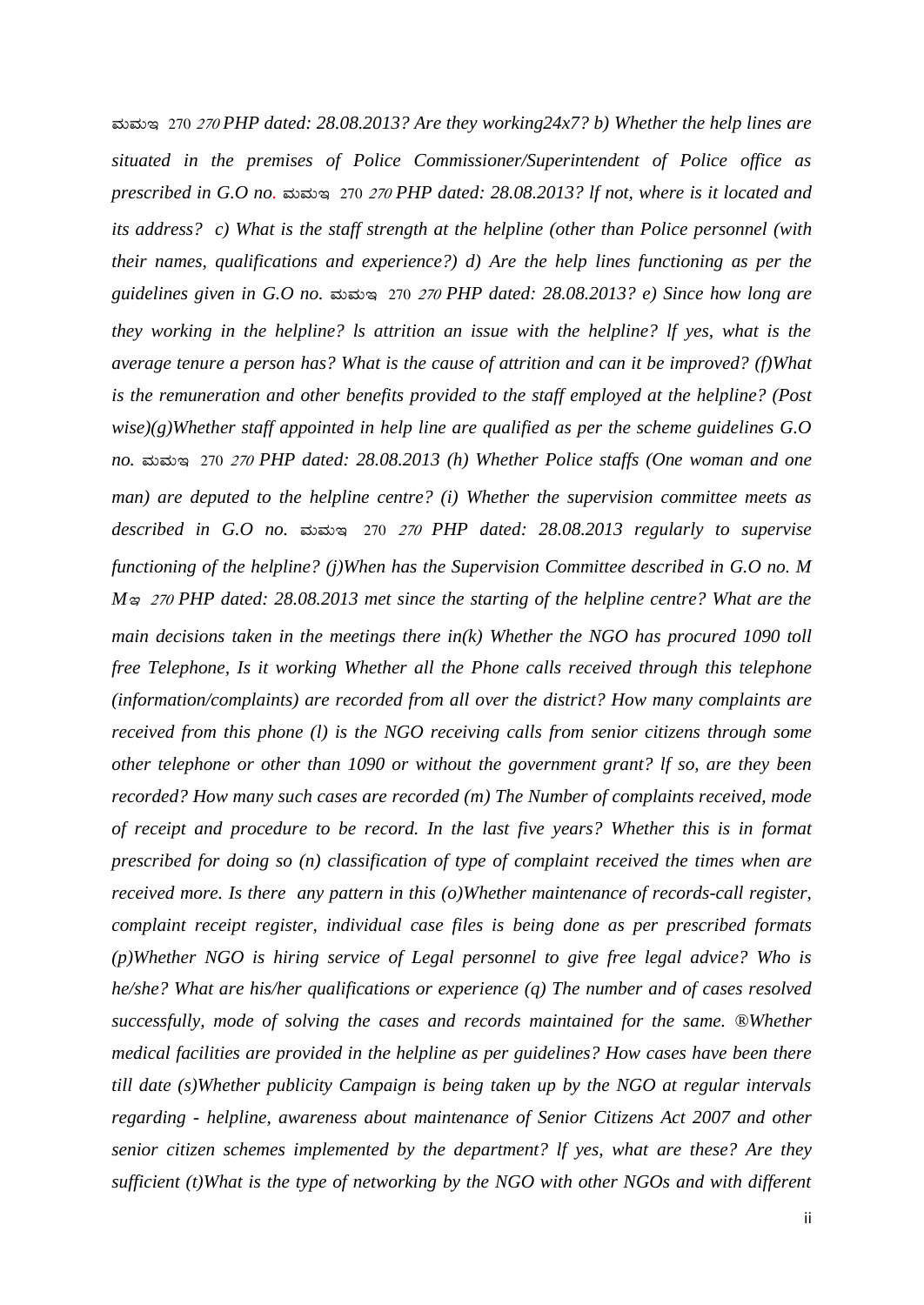*line departments like Health, Police, Revenue, WCD, Urban development and RDPR etc (u)Whether proper books of Accounts are maintained (v) documenting the social and financial category of Senior Citizens approaching the helpline.(w) Is the NGO submitting monthly/yearly progress report to district/Head office regularly (x)Have any cases been booked under the Maintenance of Senior Citizens Act 2007 in the Asst Commissioners office by the assistance of Help line? lf so, details of such cases.(y) documenting some interesting/outstanding case studies dealt by the helpline (z)Whether the grants in aid made to NGOs to run and manage the help lines is sufficient? If not, what should be grant-in, aid (aa) What are the differences in the number and nature of complaints received district wise? (ab)Based upon the nature of complaints received in all help lines evaluated, what are the five most important (in decreasing order of importance) (ac) The number and of cases resolved successfully, mode of solving the cases and records maintained for the same.*

*(ad)What is the type of networking by the NGO with other NGOs and with different line departments like Health, Police, Revenue, WCD, Urban development and RDPR etc? Have any cases been booked under the Maintenance of Senior Citizens Act 2007 in the Asst Commissioners office by the assistance of Help line? lf so, details of such cases. What is the type of networking by the NGO with other NGOs and with different line departments like Health, Police, Revenue, WCD, Urban development and RDPR etc*

*Helpline Centres: A Review: The first batch of Help Line Centres for Senior Citizen was established in 14 districts, during 2005. The centres are managed by Non-Government Organisations. Each centre has a Project Coordinator, three counsellors and an attendant.*

*All the centres are expected to have two police personnel on deputation. The Centres are to be located in Offices of Superintendents of Police of respective districts. Activities of each centre are monitored and supervised by a Coordination Committee which has the Commissioner/Superintendent of Police as its chairman while Deputy Director of Women and Child Development, District Disabled Welfare Officer and NGO representative are its members. The NGOs have major responsibility of managing the centres and provide wide ranging services such as counselling, intermediation and pursuing Legal matters. Each NGO is entitled for a financial assistance of Rs 3.60 lakh towards cost (raised to Rs 7.15 lakhs), for the first five years and thereafter the NGO is expected to meet the cost on its own out of its generated funds. The NGOs are required to deploy their staff as per scheme guidelines and ensure effective functioning of the centre to the best advantage of the senior citizen.*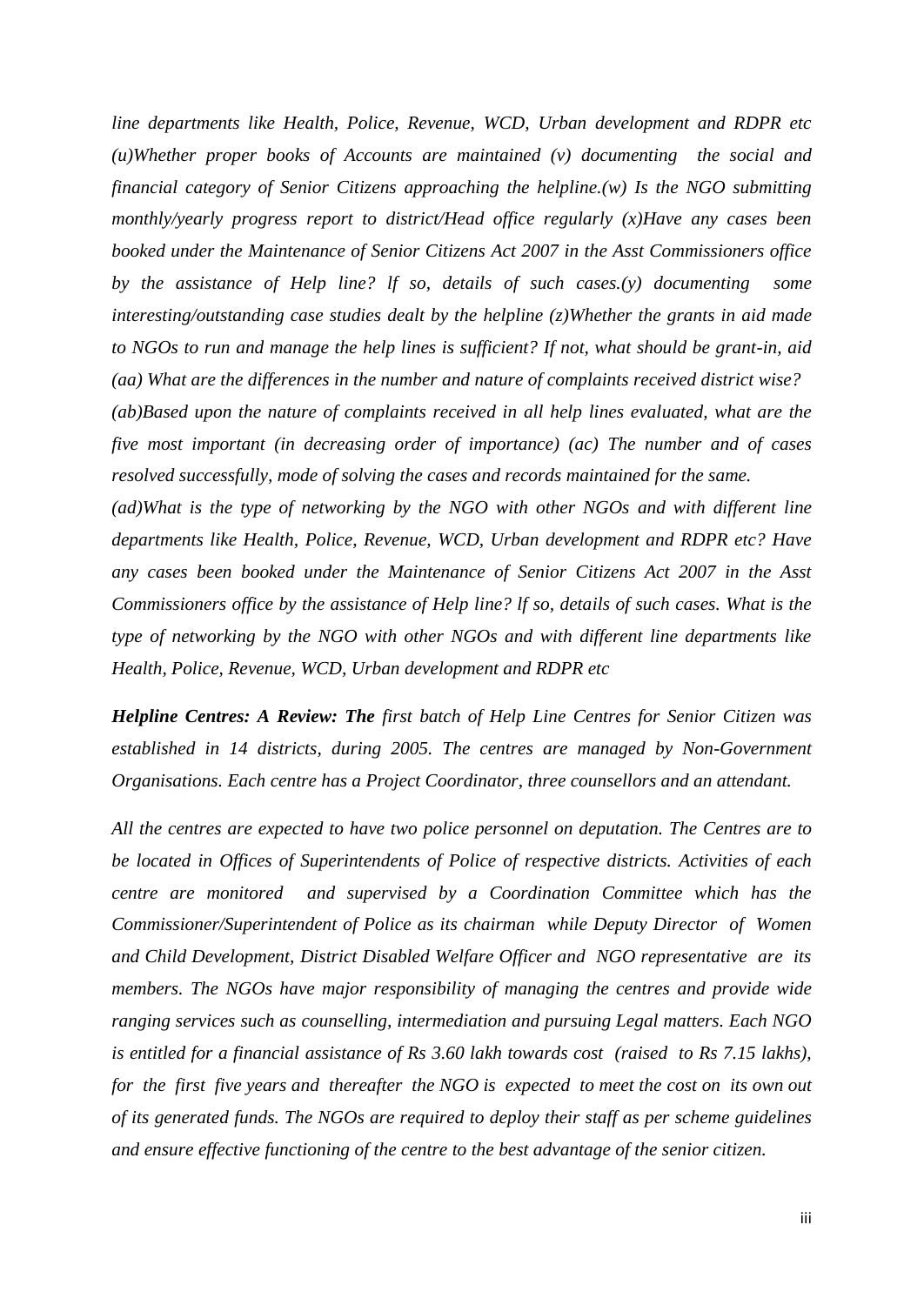*Types of complaints registered***:** *They comprise harassment of elders by their family members, cheating and harassment by private companies and individuals, elders found missing from homes, complaints against working of old-age homes*

*Categories of inquiries: A large number of senior citizen have been making inquiries with the HLCs on various services available such as: Working of Elders Helpline Centres, Inquiries about old age homes, Inquiries about domestic services, Inquiries about referral services(health related), Inquiries about medical services, inquiries about reverse mortgage loans, and others. Major inquiries relate to help line centre working and pension, old age homes and others. During five year period about 1.33 lakh calls were made to14 centres for various purposes of which 0.169 lakh complaints were registered. Bengaluru topped the list, followed by Tumkur, Ballari and Kalburgi centres of them, complaints finally registered were little over 11%. Among centres, Ballari centre received highest number of complaints taking a share of over 40% followed by Bengaluru while least number of cases were registered at Belagavi centre. Almost 80% of the complaints received were resolved. Among centres, Tumkuru and Bidar centres reported 100% resolution of the cases. In terms of number, Ballari topped the list where above 75% of cases registered were resolved.* 

*Elders had contacted the HLCs for wide ranging information. As many as 0.693 lakh calls were made seeking information, with Bengaluru recording largest number followed by Kolar and Mysuru. Out of the 1.33 lakh contacts, as many as 0.20 lakh calls were made as reminders.*

*Mode of calls: The scheme provides for an exclusive Toll Free phone number i.e. 1090 which can be used by senior citizens for all communications. The senior citizens are expected to make use of this free call facility and not spend on this. However, calls are also being made through private phones as also telephone booths by the elders. In fact the number of calls made through other than official free (toll free) number (1090) was more. Higher percentage of senior citizen had preferred to personally visit HLCs for queries and lodging complaints, rather than using toll free number. Of the 1.33 lakh Plus calls received, as many as 96,579were through 1090 while others were from private calls or calls made from public telephone booths. Centre wise, Bengaluru,Kolar,Tumkur and Ballari had recorded maximum calls inTumkur, Vijaypura, Bidar, Bagalkote and Hubballi had made full use of 1090 facility since between 75-90% calls were made through this number whereas in case of other districts, the use of free telephone and private telephones ranged between 10-60%.*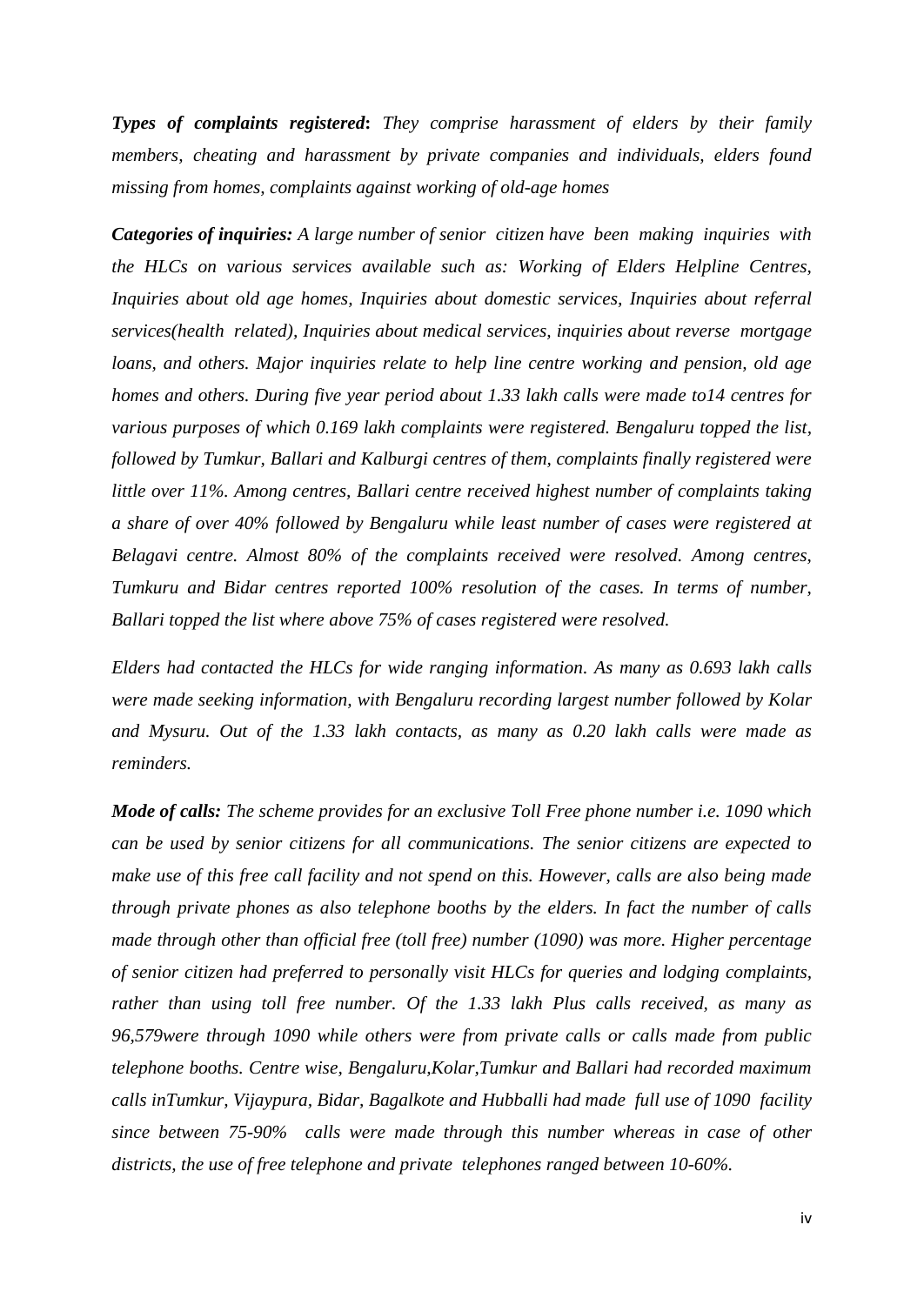*Category wise services: During the last five years, the HLCs had provided wide ranging services to the senior citizen across the districts including men and women seeking help from them. As many as 49,330 cases of counselling were reported by all centres followed by a15, 662 home visits, and 10533 cases pertaining to legal services. Cases of rehabilitation were settled, of which about 80% were reported from a single HLC, namely Kolar, followed by much small number by Bidar. Incase of HLC Mysuru, overwhelming number of cases (352 out of 409 or 85%) were referred to Lok Adalat. Centre wise, Kolar, Ballari and Tumkur had highest number of cases in all the categories which need to be studied further.*

*Types of complaints: Among range of complaints lodged by senior citizen, harassment by family members was major cause followed by harassment by private companies and others. This needs to be studied further to ascertain the reasons for family members harassing elders. Very few cases of complaints against old age homes were also reported by respondents, mainly from Vijaypura ,Hubballi and Davangere centres.* 

*Categories of complaints: The cases/complaints registered and attended come under six broad categories. Viz Property disputes, Harassment by family members and others, Cheating cases, Family Disputes, Health related and others.*

*Cases resolved: During the five year period as many as 16,968 cases were registered of which 13,819were resolved. A study of number of cases received/registered and resolved indicated an average of 80% and this varied among centres. In 8 of 14 centres, this percent ranged between 90-100, in another 4 cases it was 60-90%.Inremaining 2 centres, namely Kalburgi and Mangaluru, the percentage was much lower. In case of harassment of senior citizen by their own family members, in all 8,444 cases were resolved by all the 14 centres put together with highest number by Kolar Centre, followed by Ballari. These two centres collectively accounted for over two-thirds of the total cases resolved. In case of other centres such cases were not significant. As many as 446 cases of missing elders were resolved which included those missing from Old Age Homes. In this case Bidar, Ballari and Mangaluru reported highest number of cases accounting for over 67% of all cases, followed by Bengaluru and Shivamogga.*

*Trends in Calls received: During five years period as many as 1, 32,995calls were received by all centres. Annual increase/decrease in calls indicates variations on a year to year basis of calls received by the centres. It was observed that that number of calls increased*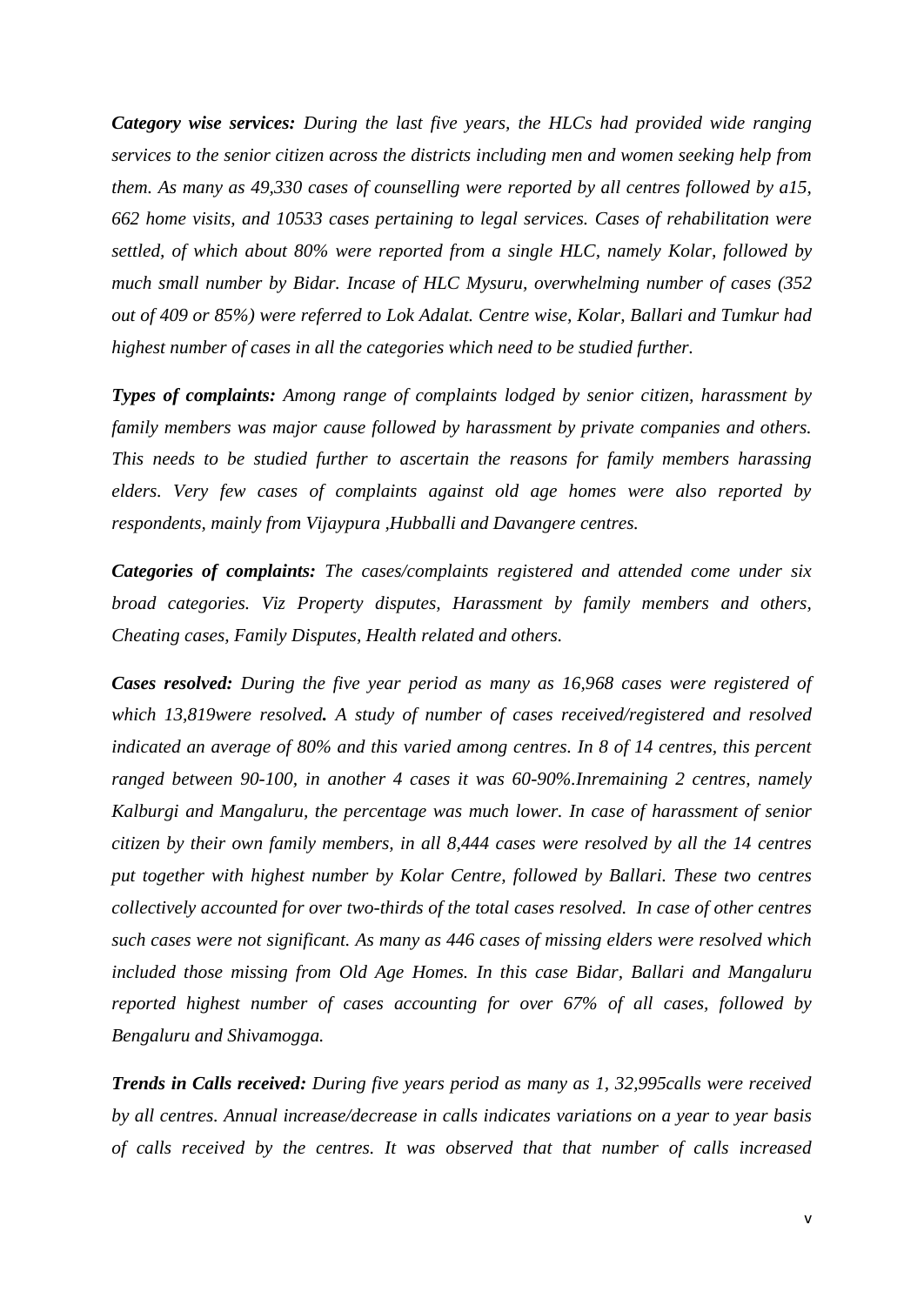*significantly during the last two years thus indicating gradual and increasing awareness among senior citizen to avail services of HLCs.*

*Beneficiary study: A beneficiary survey about the working of the HLCs and services availed from them was carried out under which 505 respondent senior citizens were selected from fourteen centres.*

*Age profile: The overall average age of beneficiaries was 68 years while it varied among centers from 63 years to72 years.* 

*Gender: Of the 505 beneficiaries, as many as 309 were men and 196 were women senior citizen. The overall percentage of beneficiaries covered was61 in respect of male and 39 in respect of female senior citizen. Wide variations were observed in this composition among the centers. Dharwad and Shivamogga had least number of men-senior citizens (32 & 35% respectively) while in case of Belagavi this was as high as 91%, followed by Kolar(80%),Vijaypura (76%) and Bidar (75%). In four of the fourteen centers the percentage of men senior citizen was less than 50%.*

*Economic Profile: A study of source of income of the respondents shows that about 30% of respondents reported to be engaged in agriculture followed by housewives at 21% about 15% retired persons and those engaged in manual labor at 14%. Here again, inter-centre variations were discernible. In case of Davangere, Vijaypura,Bidar and Belagavi, the percentage of beneficiaries engaged in agriculture ranged between 50 and 63% while in contract in case of Dharwad, Mangaluru ,Shivamogga and Mysuru, beneficiaries depending on agriculture was quite small in percentage (ranging 5-12%). In the second category, Mysuru centre had higher number of beneficiaries engaged in Business while in case of other centers very small percentage was engaged in business. In respect of third category, Retired persons, Mysuru (46%) topped the list followed by Mangaluru and Bengaluru and Belgaum. In other centers this category of respondents was comparatively smaller in number and percent. In respect of Shivamogga, Mangaluru and Bengaluru number of housewives beneficiaries was comparatively higher and accounted for between 40 and 50%. In case senior citizen engaged in labor, Tumkur (83%) and Bagalkote (59%) accounted larger number of beneficiaries.* 

*Annual Income: The senior citizen had been getting income from different sources and majority of them had agriculture income, followed by pension and non-agriculture income.*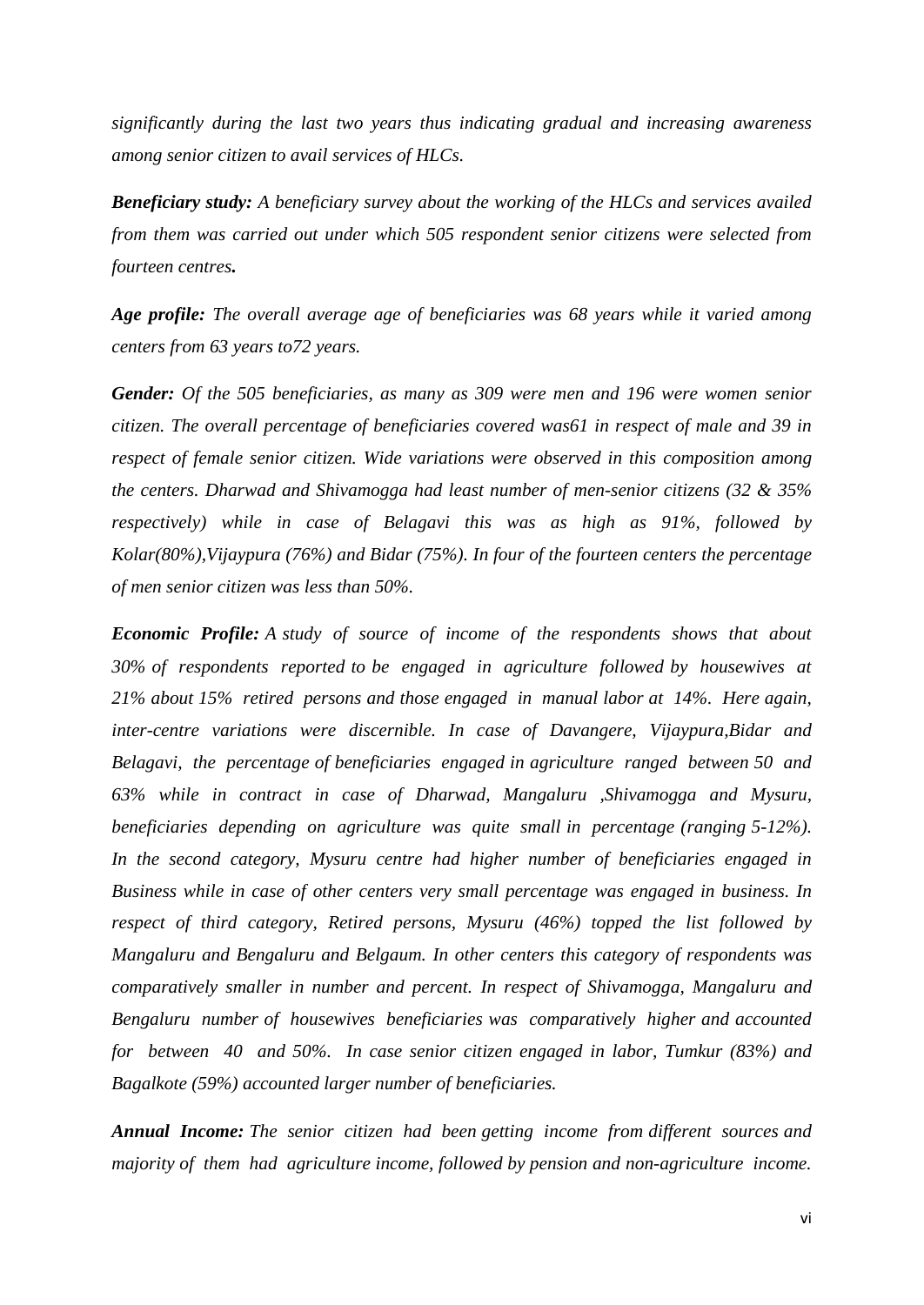*The all-Centre income for a household averaged at Rs 91,994. Inter Centre variations were significant. In case of 12 out of 14centers, the average incomes were below the all-centre average. Only in two cases incomes were substantially high thus influencing overall average. Therefore, in majority of cases the average income ranged between Rs 43,000 and Rs 78,000. Taking the average family size at 11, the per capita income could range between7000 to 8000.* 

*Social Status: A study of the socio-economic profile of respondent beneficiaries showed that about 40% of them were categorized as living below poverty line(BPL) while other 60% were categorized as APL households. Inter centre variations were wide with Kolarreporting100%, followed by Tumkur (82%), Dharwad (86%) and Ballari (76%),Shivamogga (62%)and Mysuru (52%). In contrast, Belgaum (100%) Bengaluru and Kalburgi (97% each),Mangaluru(89%)and Davangere (83%) had higher number of APL beneficiaries. It was thus seen that the respondent belonged to different socio-economic categories in different centers.* 

*Family Size: Joint family system appears to be still in vogue if the average family size is any indicator. It was seen that uniformly for all centers. Average members of the family were reported to be between 11 and 12 which is much above the smaller family norm of between 3 and 5. The larger the size of the family, greater is discord and difference of opinion and members of household with different life styles and aspirations Vis a Vis the elders. No major variation was observed among centre.*

*Contact mode: The scheme provides toll – free call facility to contact the help line centers so as to ensure that free service is available to them. This number (1090) is linked to each of the centre. In addition to this facility, the HLCs can also be accessed through (i) public telephone booths (ii) private telephones (iii) mobiles and also (iv) direct visit to the centre if the elders can do so. A study of different modes used in different centers shows that an overwhelming percent of senior citizen had made personal trips to the centers for one or other purpose (51%), followed by another 28% of all, who had used toll free number. Beneficiaries using NGOs and personal telephones constituted around 4% each, while 12% had used other modes. In this case also inter-centre variations were evident. Senior citizen in Bagalkote, Belagavi and Vijaypura were found to have used 1090 in comparison with othercenters, while in case of Mangaluru, Davangere, Mysuru and Shivamogga the trend was quite opposite with majority of seniors depending on personal visits to the centre for getting*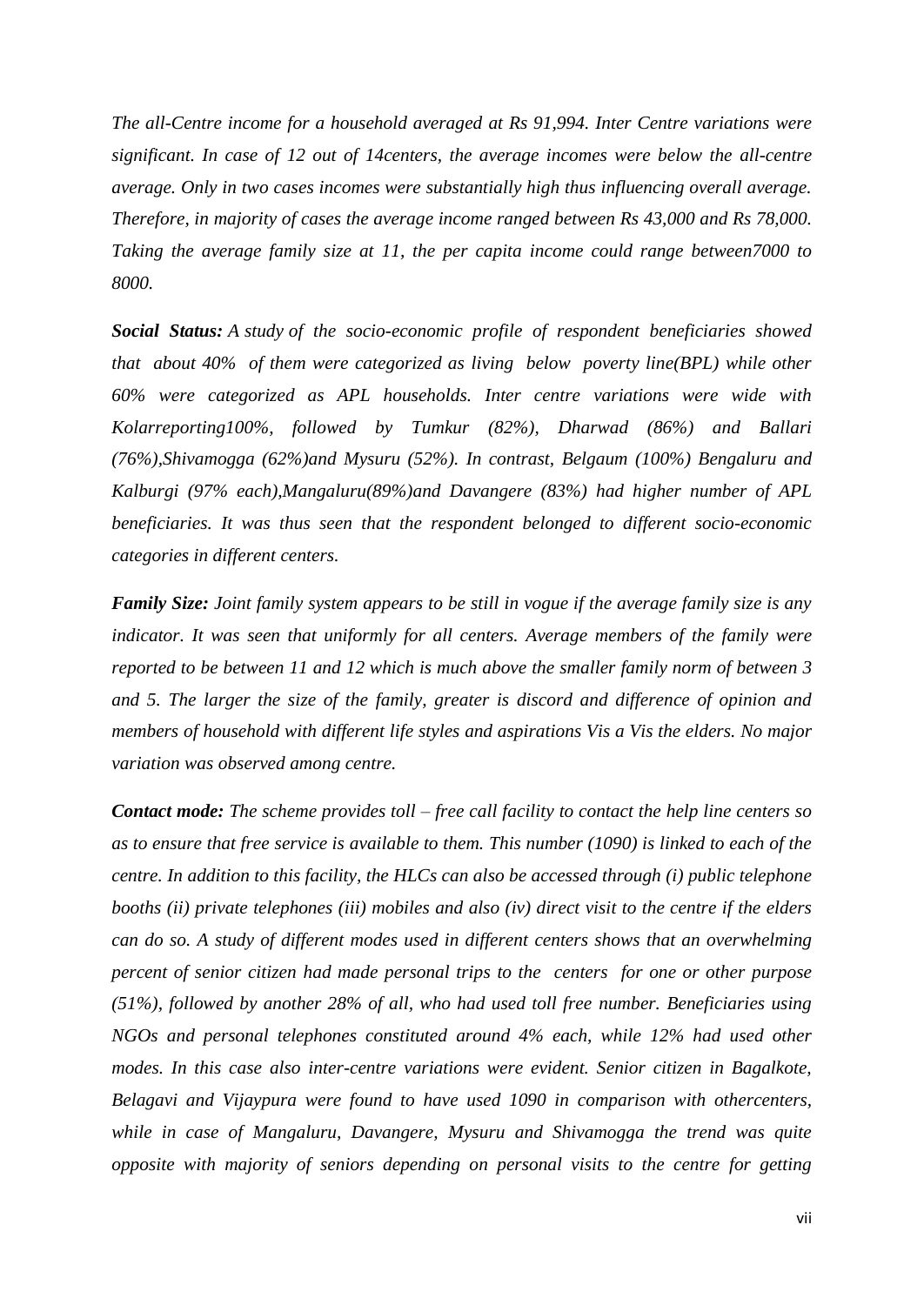*information/redressal. In all cases those approaching NGOs was not found to be very significant.*

*Nature of Services: Senior citizens are confronted with wide ranging problems for which they seek remedies through intermediation and advice. They are domestic, social, health related, legal and financial in nature. The study covered major and broad areas of difficulties faced namely: Family distress mitigation, Threat from social elements, Protection against harassment by own family members, Financial exploitation and Legal remedies. A study of trends of services sought by seniors shows that about 32%respondents wanted family distress mitigation and remedies against harassment by their own family members(16%),followed by those seeking legal remedies(17%). Other miscellaneous services accounted for about 20%.Hence little less than half of respondents wanted assistance in respect of family related problems. Centre wise, Shivamogga had highest number followed by Bengaluru, Vijaypura and Davangere seeking assistance from the first category of grievances while Bagalkote had highest number in respect of second category. Kolar, Vijaypura and Kalburgi Centers had received highest number of cases relating to legal disputes.* 

*Respondents' Views on HLCs: The Help line centers are required to translate Government policies and plans into actions through intermediation. Each centre is enabled to position required number of field /social workers to attend on the cases. To study the satisfaction level of senior citizen whose problems/cases have been resolved, they were asked to give their impressions about their experience with HLCs. It was observed that all the respondents in all centers had replied in affirmative indicating that they received good treatment and service, cooperation from staff. It was also seen that there was no gender bias or any demand for money. Overall opinion was good.*

*Satisfaction Level: Respondents were asked to rate the performance of HLCs in their respective areas/ districts based on their experience as also working. It was observed that an overwhelming 92% of respondents were very satisfied with HLCs while around 12% were just satisfied. About 24% respondents in Kalburgi, 21% in Bengaluru and 15% in Belgaum were found to be just satisfied. While respondents in other centers were fully satisfied.*

*Frequency of visits: It was seen that about 53% of the respondents said they had to take frequent trips to the HLCs to resolve their problems, while 47% did not have to do so. Centre-wise variations in percentage of respondents in these two categories were observed.*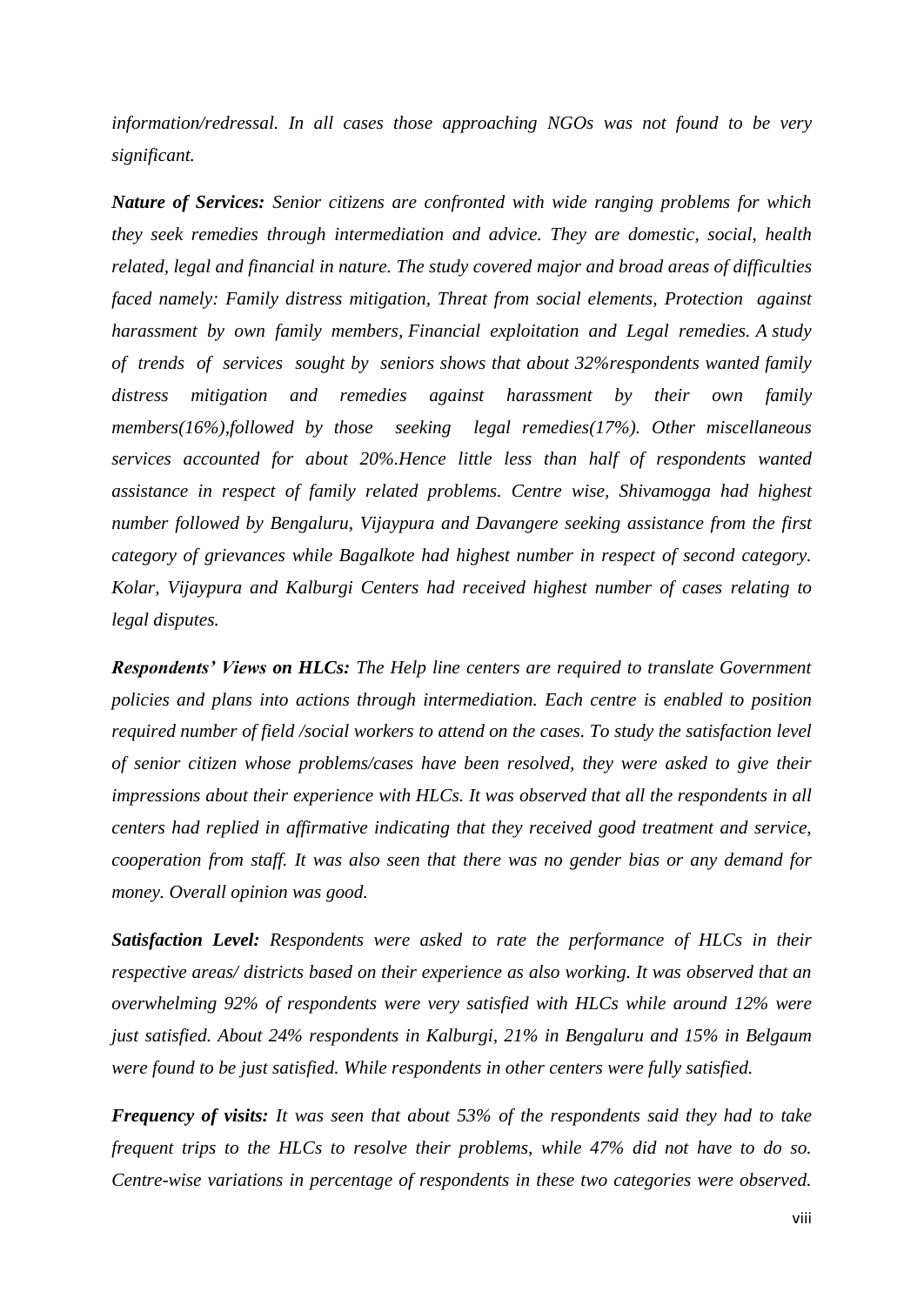*Highest number of Respondents in Bagalkote, Kolar, Dharwad and Kalburgi (between 75% to 97%) had to visit Help Line Centers to get their work done, while in case of Vijaypura, Bellary and Davangere, did not have to visit their centers. However, there was mixed experience in all the fourteen centers on this account.*

*Expenses incurred: It was seen that except senior citizen in Kolar all others had spent some amount of money to get their work done. The money spent varied among thecenters. However, it was not known on which account they had to spend money. Centre wise, respondents in Ballari, Bengaluru, Vijaypura and Kalburgi had spent comparatively higher amounts, between Rs.142/ 150, while in Mangaluru, Mysuru and Tumkur, the respondents had spent much less money.* 

### *Conclusions:*

*Findings: All the help lines are functioning as per the guidelines and provide 24 hours service. However only 10 are housed in the premises of Police Department Four are located in rented and private premises. Each of the centres is staffed with one coordinator, two counsellors, and office assistant t and an attendant as per scheme guidelines. The HLCs are found to be discharging their functions as laid down in the scheme guidelines ? The personnel working in majority of HLCs have long years of experience and are with the NGOs .They have been with the NGO for period ranging 1-5 years. However, there are cases of attrition of some employees. This is not a major issue with HLCs though a few cases are reported Major reason for employees picking up new jobs is monitory consideration and job security with larger NGOs.*

*Average remuneration paid is around Rs 12000 for coordinators with some exceptions*  where the coordinator is paid between 15000-18000 per month. The second level *personnel namely counsellors, are paid Rs 10,000/pm. For others it ranges from 8000/10000 pm. Majority of Coordinators and counsellors are Post Graduates in Sociology, social work or psychology and meet scheme guideline requirements. It was seen that in majority of cases services of Police staffs (One woman and one man)are made available on demand by the HLCs but they are not deputed to the helpline centre. All the NGOs have hired the services of Legal experts to deal with legal cases. All of them are qualified lawyers (LLB) with good practice.*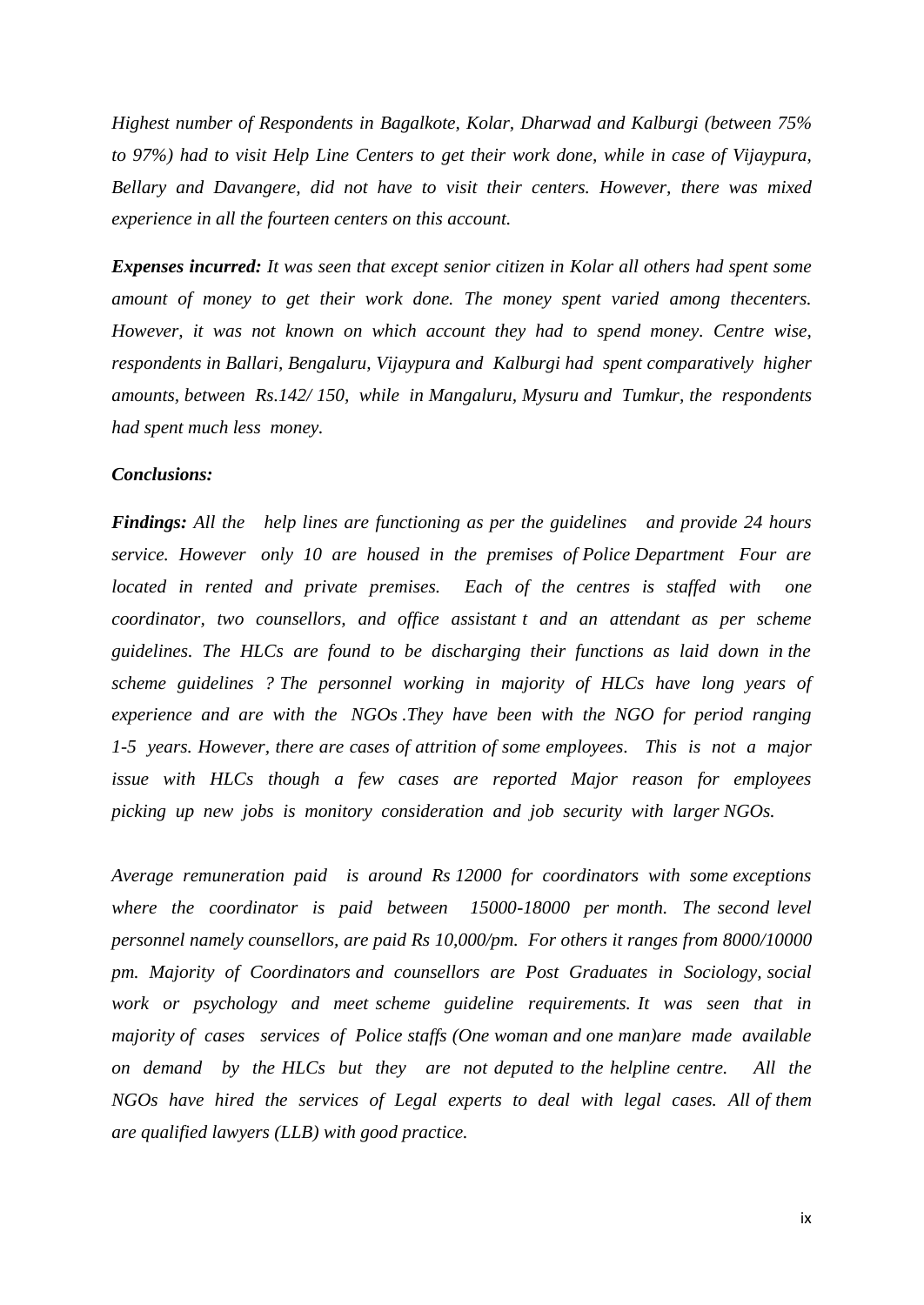*HLCs Working: From the interaction and records it is understood that the supervision committee meets occasionally and not as described in G.O no. MM*  $\approx$  *270 PHP dated: 28.08.2013 .Of the 14 HLCs. Not all NGO have procured 1090 toll free Telephone. In some cases though procured, this number is not working. However all the Phone calls received through this telephone are recorded. It was understood that there is good coordination among participating NGOs and also concerned Line Departments of GOK. Present networking by the NGOs with other NGOs is mainly telephonic communication, joint meetings, publicity and awareness creation campaigns etc. The Participating NGOs have no fixed networking arrangement with Line Department but periodical interactions and discussions take place to sort out any issues .*

*All the fourteen Help Line Centres have complied with the scheme guidelines in terms of positioning of qualified and experienced personnel and also constituted legal Advisory committees. Statutory and supporting records and books have been maintained and in majority of the case they are updated periodically. Police personnel have been deputed to only four the centres and are working along with NGO teams while in respect of remaining 10 centres, police personnel are deputed as and when required but are not part of the staff as is required under the scheme.*

*Call records are maintained and calls are being attended by all NGOs. Over 90% of the calls are made using toll free number. Significant percentage of senior citizen had visited the centres personally to seek information and redressal of their grievances; in many cases constant follow up visits and calls were made to the centres to speed up their cases. Majority of cases pertain to harassment of seniors by their own family members as also outsiders; The second larger number of cases pertained to legal issues on which the senior citizen had approached the HLCs Largest number of inquiries pertained information about Elders Home services followed by referral and medical services. Information seeking pattern was found to be different in respect of different centres.*

*The number of calls increased significantly during the last two years thus indicating greater awareness among senior citizen to avail services of HLCs. A study of number of cases received/registered and resolved indicated an average of 80% and this varied among centres. In 8 of 14 centres, this percent ranged between 90-100, in another 4 cases it was 60-90% in remaining 2 centres. A study of number of cases received/registered and resolved indicated an average of 80% and this varied among centres. In 8 of 14 centres, this percent ranged*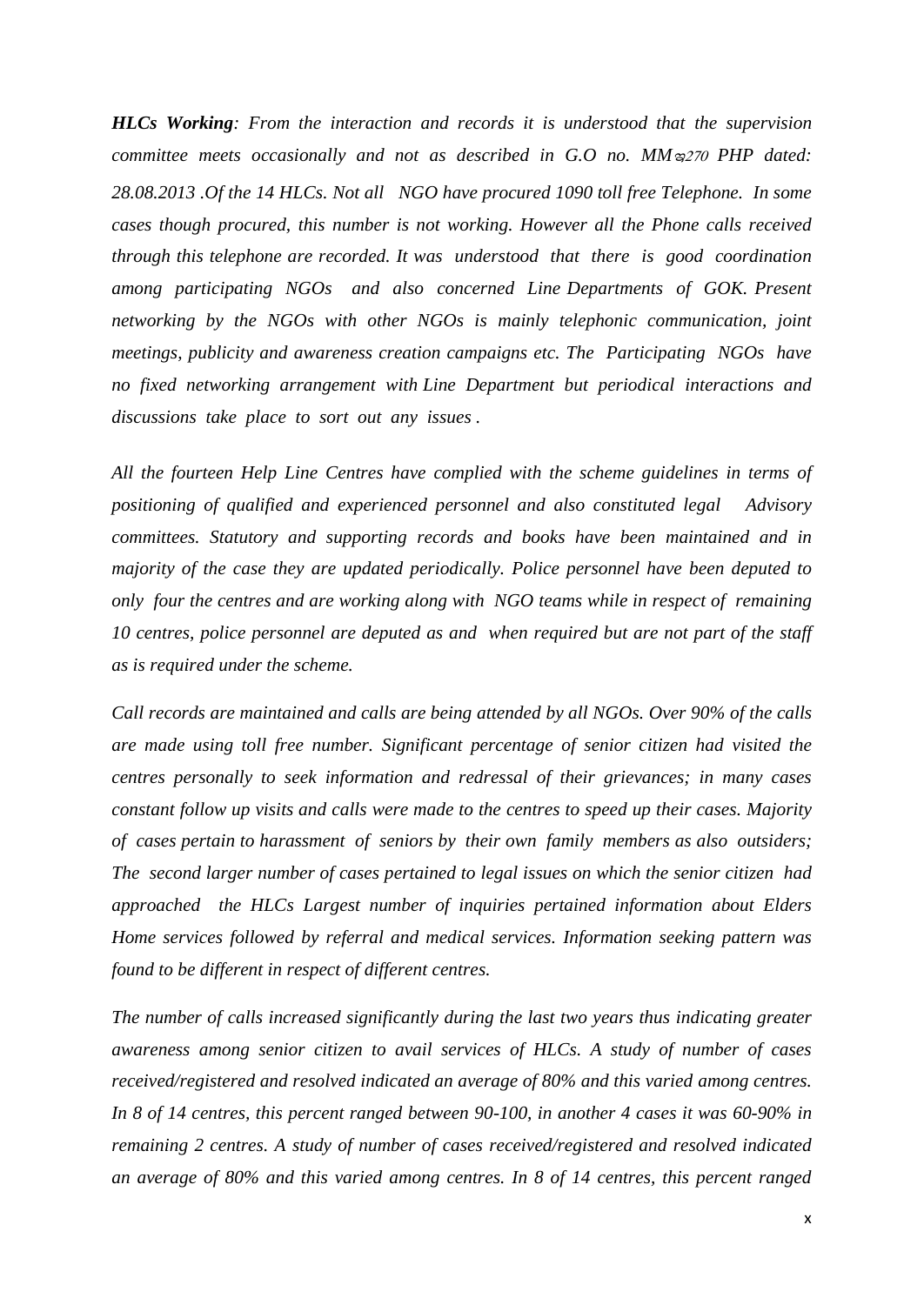*between 90-100 in another 4 cases it was 60-90%. In remaining 2 centres, namely Kalburgi and Mangaluru, the percentage was much lower.*

*Apart from the above the NGOs/HLCs are mandated to carry out wide ranging services to the benefit of the senior citizen. Such as attending to cases of special nature; Cases pertaining to maintenance of Senior Citizen Acts, Publicity and awareness campaigns for the benefit of elders. Networking with other HLCs to have greater coordination. Only 50% of the centres indicated to have handled such special cases; All NGOS had followed scheme guidelines and adhered to Financial Disciplines with no major deviations. Overall performance of the HLCs was found to be satisfactory*

### *Recommendations:*

## *Short Term Recommendations*

- ➔ *Call records, complaints registered and cases closed, and being attended are not consistent and do not lead to any conclusion since they do not match up. The NGOs should be advised to maintain accurate information on calls received ;*
- ➔ *In many cases constant follow up visits and calls were made to the centres to speed up their cases. Reasons for NGOs not attending on such cases should be explained;*
- ➔ *Stringent penalties should be thrust on errant agencies/ individuals for lapses*
- ➔ *HLCs should pursue vigorous and sustained publicity and awareness campaigns in order to create greater and better awareness among the stake holders;*
- ➔ *Police personnel need to be deputed to all centres for work on full time basis instead of occasionally as this would better credibility*

## *Long Term Recommendations*

- ➢ *Majority of cases pertain to harassment of seniors by their own family members as also outsiders. There is need to educate family members about their responsibility and need for proper attention of elders. There should be constant and concurrent follow up through NGOs with support from Social Security Wing of the Police Department;*
- ➢ *Number of cases pertained to legal issues on which the senior citizen had approached the HLCs; The Legal cell should be strengthened to cope up with work load;*